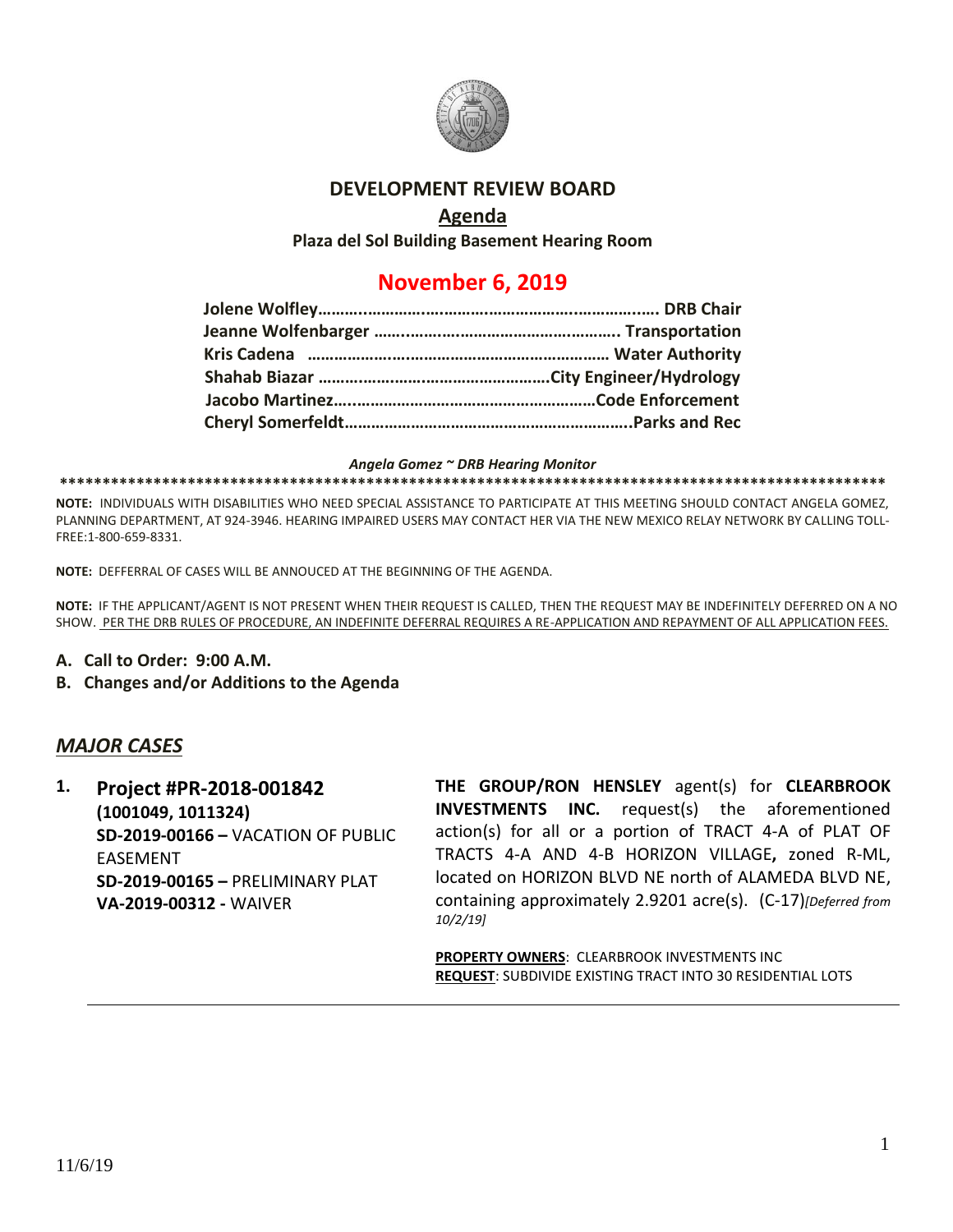| 2. | Project #PR-2019-002677<br>SI-2019-00252 - SITE PLAN                                                                                                                     | MODULUS ARCHITECTS, INC. agent(s) for CARLISLE<br><b>ASSOCIATES LP</b> request(s) the aforementioned action(s) for<br>all or a portion of TRACTS A & B CARLISLE & INDIAN<br>SCHOOL SUBDIVISION BEING A PART OF BLOCKS 16 & 17<br>AND A PART OF BLOCKS 14 & 15 NETHERWOOD PARK<br>SECOND FILING EXCLUDING PORTIONS OUT TO R/W, zoned<br>MX-M, located at the NEC of INDIAN SCHOOL RD NE and<br>CARLISLE BLVD NE, containing approximately 10.2 acre(s).<br>(H-16) [Deferred from 8/21/19, 8/28/19, 9/18/19, 10/23/19, 10/30/19]<br>PROPERTY OWNERS: CARLISLE ASSOCIATES C/O ROSEN ASSOC MGMT<br><b>GROUP</b><br>REQUEST: 120,000+ SF RETAIL DEVELOPMENT |
|----|--------------------------------------------------------------------------------------------------------------------------------------------------------------------------|--------------------------------------------------------------------------------------------------------------------------------------------------------------------------------------------------------------------------------------------------------------------------------------------------------------------------------------------------------------------------------------------------------------------------------------------------------------------------------------------------------------------------------------------------------------------------------------------------------------------------------------------------------|
| 3. | Project #PR-2019-002380<br>SI-2019-00219 - SITE PLAN                                                                                                                     | MARTIN GRUMMER agent(s) for PETERSON PROPERTIES<br>request(s) the aforementioned action(s) for all or a portion<br>of LOTS 1-A AND 2 BLOCK 1 LANDS OF ATRISCO LAND<br>GRANT, zoned NR-C, located at the SWC of CENTRAL AVE<br>NW and $98^{th}$ ST NW, containing approximately 9.0 acre(s).<br>(L-9)[Deferred from 7/31/19, 9/18/19]<br><b>PROPERTY OWNERS: PPI II LLC</b><br><b>REQUEST: RETAIL DEVELOPMENT</b>                                                                                                                                                                                                                                       |
| 4. | Project #PR-2019-001948<br>(1003612/1003523/1000599)<br>SD-2019-00006 - PRELIMINARY/FINAL<br><b>PLAT</b><br><b>SD-2019-00007 - VACATION OF PUBLIC</b><br><b>EASEMENT</b> | THE GROUP agent(s) for NAZISH LLC request(s) the<br>aforementioned action(s) for all or a portion of TRACT A<br>PLAT OF PRIMA ENTRADA, zoned PC, located on SONTERRO<br>AV NW, east of 98 $^{TH}$ ST NW and north of I-40, containing<br>approximately 0.71 acre(s). (H-9) [Deferred from 1/16/19, 4/17/19,<br>$7/17/19$ ]                                                                                                                                                                                                                                                                                                                             |
|    |                                                                                                                                                                          | <b>PROPERTY OWNERS: NAZISH LLC</b><br>REQUEST: VACATE A TEMP DRAINAGE EASEMENT AND REPLAT<br><b>EXISTING TRACT INTO 7 LOTS</b>                                                                                                                                                                                                                                                                                                                                                                                                                                                                                                                         |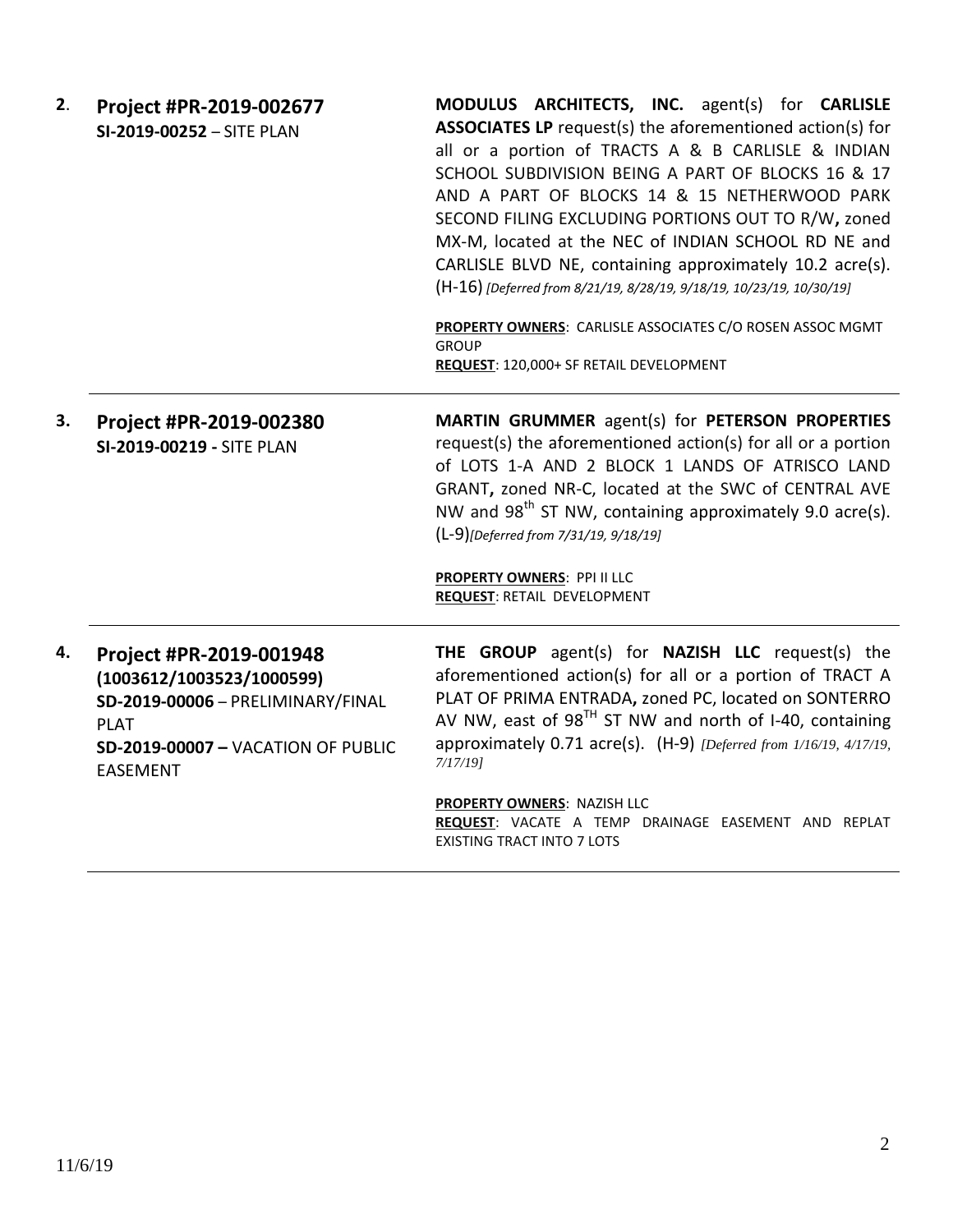| 5. | Project #PR-2018-001198                 | PRICE LAND & DEVELOPMENT GROUP agent(s) for PV                  |
|----|-----------------------------------------|-----------------------------------------------------------------|
|    | (1002942)                               | TRAILS ALBUQUERQUE, LLC request(s) the aforementioned           |
|    | VA-2019-00111 - WAIVER                  | action(s) for all or a portion of TRACT 2 BULK LAND PLAT OF     |
|    | SD-2019-00067 - VACATION OF PUBLIC      | THE TRAILS UNIT 3A (BEING A REPLAT OF TRACTS 1 THRU 8,          |
|    | <b>FASFMENT</b>                         | OS-1 & OS-2 THE TRAILS UNIT 3 & TRACT 12 THE TRAILS             |
|    | VA-2019-00113 - TEMPORARY DEFERRAL      | UNIT 2) (TO BE KNOWN AS CATALONIA), zoned R-1B & R-             |
|    | OF SIDEWALK                             | 1D, located at                                                  |
|    | VA-2019-00143- SIDEWALK WAIVER          | west of WOODMONT AVE NW and south of PASEO DEL                  |
|    | <b>SD-2019-00068 - PRELIMINARY PLAT</b> | NORTE, containing approximately 20.2878 acre(s). (C-            |
|    |                                         | 9) [Deferred from 4/24/19, 6/19/19, 7/24/19, 8/14/19, 8/21/19,  |
|    |                                         | 9/18/19, 10/23/19, 10/30/19]                                    |
|    |                                         |                                                                 |
|    |                                         | PROPERTY OWNERS: WOODMONT PASEO LLC                             |
|    |                                         | <b>REQUEST: DEVELOPMENT OF A 78 RESIDENTIAL LOT SUBDIVISION</b> |

# *MINOR CASES*

| 6. | Project #PR-2018-001198<br>SI-2019-00348 - EPC SITE PLAN FINAL<br>SIGN-OFF                             | <b>CONSENSUS PLANNING</b><br>agent(s) for PV TRAILS<br>ALBUQUERQUE LLC request(s) the aforementioned<br>action(s) for all or a portion of TRACTS 1 AND TRACT 2,<br>BULK LAND PLAT OF THE TRAILS, UNIT 3A, zoned R-1B and<br>R1-D, located on WOODMONT AVE NW, between the<br>PETROGLYPH NATIONAL MONUMENT and PASEO DEL<br>NORTE, containing approximately 20.5 acre(s). (C-8)[Deferred<br>from 10/23/19, 10/30/19]<br><b>PROPERTY OWNERS: PV TRAILS ALBUQUERQUE LLC</b><br>REQUEST: EPC SITE PLAN SIGN-OFF (SI-2018-00283) |
|----|--------------------------------------------------------------------------------------------------------|-----------------------------------------------------------------------------------------------------------------------------------------------------------------------------------------------------------------------------------------------------------------------------------------------------------------------------------------------------------------------------------------------------------------------------------------------------------------------------------------------------------------------------|
| 7. | Project # PR-2019-002964<br>VA-2019-00388 - WAIVER<br>SD-2019-00196 - PRELIMINARY/FINAL<br><b>PLAT</b> | <b>BOHANNAN HUSON INC.</b> agent(s) for <b>CORAZON DEL MESA</b><br><b>R, LLC</b> request(s) the aforementioned action(s) for all or a<br>portion of: TRACT A-6-C, A-1-A, MESA DEL SOL<br>INNOVATION PARK, zoned PC, located east of I-25, south of<br>LOS PICAROS RD, north and west of the BERNALILLO<br>COUNTY LINE containing approximately 1779.75 acre(s).<br>(R-15, R-16, S-15, S-16, S-17, T-16, & T-17)<br><b>PROPERTY OWNERS: MDS INVESTMENTS LLC</b><br><b>REQUEST: BULK PLAT APPROVAL</b>                        |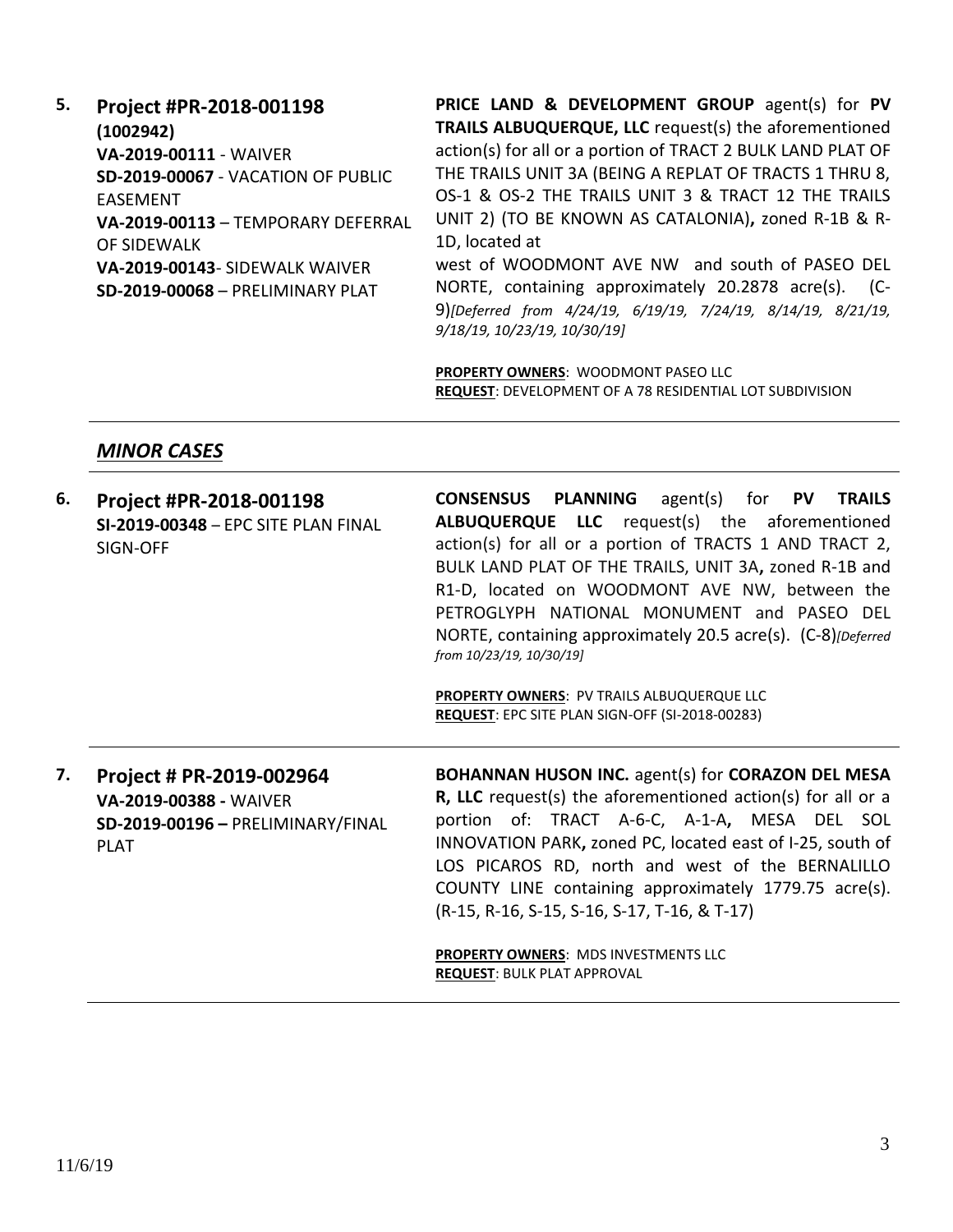| 8.  | Project # PR-2019-002734<br>SD-2019-00195 - PRELIMINARY/FINAL<br><b>PLAT</b> | CSI - CARTESIAN SURVEYS INC. agent(s) for GUILLAME<br><b>DEPONT</b> request(s) the aforementioned action(s) for all or a<br>portion of: LOTS 1 THRU 9 BLK 14, PARIS ADDITION, zoned<br>NR-LM, located on 2 <sup>ND</sup> STREET NW between SUMMER AVE.<br>NW and ROSEMONT AVE. NW, containing approximately<br>$0.7288$ acre(s). $(J-14)$                                                                                                                                                                                                                                                                                                                                                                                                                                                                                                                                                                                                                       |
|-----|------------------------------------------------------------------------------|-----------------------------------------------------------------------------------------------------------------------------------------------------------------------------------------------------------------------------------------------------------------------------------------------------------------------------------------------------------------------------------------------------------------------------------------------------------------------------------------------------------------------------------------------------------------------------------------------------------------------------------------------------------------------------------------------------------------------------------------------------------------------------------------------------------------------------------------------------------------------------------------------------------------------------------------------------------------|
|     |                                                                              | PROPERTY OWNERS: DUPONT & DUPONT LLC<br>REQUEST: SUBDIVIDE 9 LOTS INTO 2 LOTS, GRANT EASEMENTS, RIGHT-<br><b>OF-WAY DEDICATION</b>                                                                                                                                                                                                                                                                                                                                                                                                                                                                                                                                                                                                                                                                                                                                                                                                                              |
| 9.  | Project # PR-2019-002308<br>SD-2019-00194 - PRELIMINARY/FINAL<br><b>PLAT</b> | CSI - CARTESIAN SURVEYS INC. agent(s) for THOMAS AND<br><b>PATRICIA FRITTS</b> request(s) the aforementioned action(s)<br>for all or a portion of: LOTS 14 & 15 EXCLUDING<br>SOUTHWESTERLY PORTION OF LOT 15, BLOCK E-1<br>NETHERWOOD PARK, zoned R-1, located on HAROLD PL<br>NE between CUTLER AVE NE and SCHELL CT NE, containing<br>approximately 0.3510 acre(s). (H-16)<br>PROPERTY OWNERS: FRITTS THOMAS H & PATRICIA R<br><b>REQUEST: LOT LINE ELIMINATION</b>                                                                                                                                                                                                                                                                                                                                                                                                                                                                                           |
| 10. | Project #PR-2019-002661<br>SI-2019-00345 - EPC SITE PLAN FINAL<br>SIGN-OFF   | DEKKER/PERICH/SABATINI agent(s) for PRESBYTERIAN<br>HEALTHCARE SERVICES request(s) the aforementioned<br>action(s) for all or a portion of Tracts 1-A, 2-A, 3-A, 4-A and<br>9-A, Plat of Tract 1-A, 2-A, 3-A, 4-A and 9-A Presbyterian<br>Hospital-Main Campus; Tracts 5, 6, and 7 Plat of Tracts 1<br>thru 9 Presbyterian Hospital- Main Campus Phase One;<br>Tract 8-A Correction Plat of Tract 8-A Presbyterian Hospital-<br>Main Campus Phase One, zoned MX-H, located south of<br>Central Ave. SE, north of Lead Ave. SE, east of Oak St. SE,<br>and west of Sycamore St. SE (1100 Central Ave. SE),<br>containing approximately 28 acres. (K-15). [Deferred from<br>$10/9/19$ ]<br><b>PROPERTY OWNERS: PRESBYTERIAN HEALTHCARE SERVICES</b><br><b>REQUEST:</b> SITE PLAN FOR 454.000 SF FOR HOSPITAL SUPPORT AND<br>PATIENT ROOMS, 8,000 SF MECHANICAL AREA AND 405,276 SF FOR<br>PARKING GARAGE. SITE PLAN APPROVED BY EPC 9-12-2019 (SI-2019-<br>00250) |